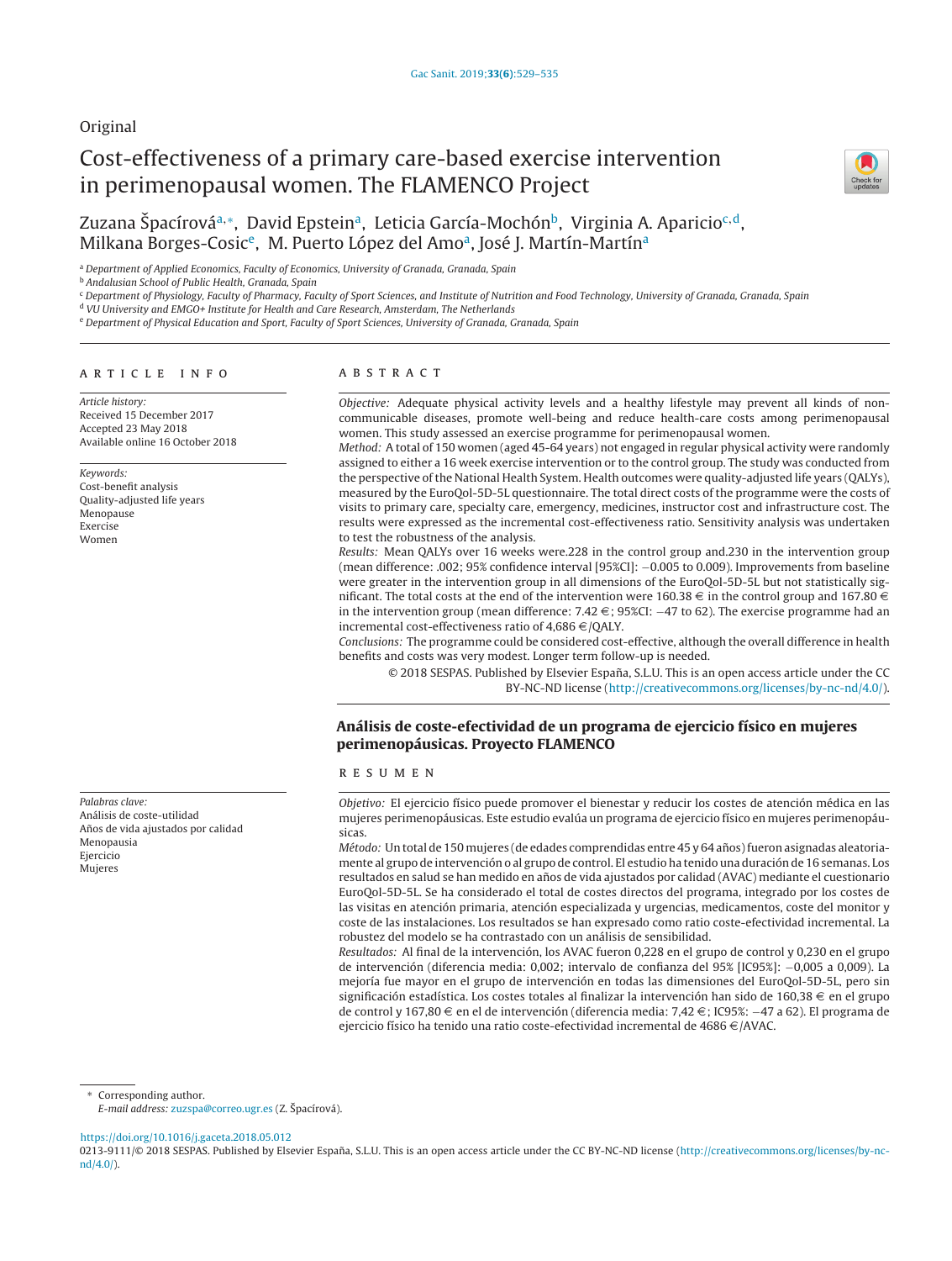Conclusión: El programa debe considerarse coste-efectivo, aunque la diferencia en resultados de salud y costes ha sido muy moderada. Se necesita un seguimiento a más largo plazo.

© 2018 SESPAS. Publicado por Elsevier España, S.L.U. Este es un artículo Open Access bajo la licencia CC BY-NC-ND [\(http://creativecommons.org/licenses/by-nc-nd/4.0/\)](http://creativecommons.org/licenses/by-nc-nd/4.0/).

## **Introduction**

Menopause is defined by the World Health Organization as the last day of menstruation which is due to the loss of ovarian follicular activity. It occurs on average around the age of  $51<sup>1</sup>$  $51<sup>1</sup>$  $51<sup>1</sup>$  Perimenopause is an imprecise period that begins with the first alterations of the ovarian cycle and ends one year after the last menstruation.<sup>1</sup> Symptoms associated with perimenopause can be quite varied: vasomotor symptoms such as hot flushes, $2$  bone loss which can lead to osteoporosis, $3$  bodily changes such as increased waist circumference, increased adipose tissue, decreased muscle tissue<sup>4</sup> or even increased risk of heart disease.<sup>5,6</sup> Many of these changes experienced during perimenopause can be made more bearable or even prevented by healthy lifestyle habits.<sup>[7,8](#page-6-0)</sup>

Numerous studies demonstrate the positive impact of physical activity or exercise on diminishing risk factors associated with cardiovascular disease, $9,10$  promoting weight loss<sup>11</sup> and preventing bone loss or osteoporosis.<sup>12</sup> In addition, women suffering symptoms of menopause tend to use more medication and other health care.[13,14](#page-6-0) Although the health benefits of physical activity are strongly established, the prevalence of physical activity in midlife women use to be inadequate, and evidence remains inconclusive on the role of physical activity on menopausal symptoms.[15,16](#page-6-0) Our hypothesis is that a physical exercise program will improve quality of life at an acceptable cost. Even though menopause is a phenomenon that ultimately concerns all women, only three previous studies have examined the cost-effectiveness of a physical exercise program in women around the age of menopause.<sup>[17–19](#page-6-0)</sup> All studies concluded that the physical exercise program for targeted women was cost-effective.

The randomized control trial Fitness League Against MENopause  $Cost$  (FLAMENCO)<sup>[20](#page-6-0)</sup> investigated symptoms, health related quality of life (HRQoL) and costs of a physical exercise program (Trial Number NCT02358109, [https://clinicaltrials.gov/](https://clinicaltrials.gov/ct2/show/NCT02358109) [ct2/show/NCT02358109](https://clinicaltrials.gov/ct2/show/NCT02358109), date of registration: September 23, 2014). The objective of this article is to study the cost-effectiveness of the physical exercise program for perimenopausal women, measured in terms of cost per quality-adjusted life years (QALYs), which was the primary outcome of the study.

#### **Methods**

The study was designed as a randomized controlled trial and was carried out over a period of 16 weeks from the beggining of March to the end of June 2015 at a primary care center. The study population were women from Granada (Spain) who were not engaged in regular physical exercise, but otherwise healthy and able to exercise, aged between about 45 to 60 years coinciding with the perimenopausal period. They were randomly assigned to either an exercise intervention group ( $N = 74$ ) or to control group (N = 76). Both groups received four conferences in which general advice about the positive effects of a physical exercise program and of the Mediterranean diet were given. The exercise intervention was performed in four groups. The groups trained 3 days/week (60 minutes/session) for a 16-week period at the primary care centre. Each exercise included a 10-minute warm-up period with walks and mobility exercises, followed by 40-minute of a main part which varied across week days. Sessions finished

with a 10-minute cool-down period of stretching and relaxation exercises. The weekly program of exercises consisted of resistance strength on Monday, balance oriented activities on Wednesday and combination of aerobic, resistance strength and coordination exercises on Friday. Outcome assessors and data analysts were blinded to the allocation. Full details of the Flamenco project design and methodology are described elsewhere[.20](#page-6-0)

The study followed the Consolidated Health Economic Evaluation Reporting Standards (CHEERS) $^{21}$  $^{21}$  $^{21}$  and recommendations for economic evaluation applied to health technologies in Spain.<sup>[22](#page-6-0)</sup> The study was approved by the Ethics Committee for Research Involving Human Subjects at the University of Granada and was conducted from the perspective of the National Health System. The participants provided written informed consent to participate. A literature review was conducted to identify other economic evaluations in this area (see [Additional](#page-6-0) [material](#page-6-0) [online](#page-6-0) for search terms).

Health care resource use (visits to primary care, speciality care and emergency rooms) and pharmaceutical consumption of each patient before and during the study was obtained through medical history from Diraya system<sup>[23](#page-6-0)</sup> used by the Public Health System of Andalusia.

Costs were calculated at 2015 prices. The salary cost of the instructor in charge of carrying out the exercise program was 8.74  $\in$ /hour.<sup>[24](#page-6-0)</sup> Assuming 12 hours/week of instructor's work (four groups, 3 hours/week/group) and 16 weeks of intervention, the personnel cost of the exercise program/woman was  $(8.74 \epsilon/h \times$  $12$  h/week  $\times$  16 weeks) / 74 women = 22.68  $\in$ /woman. Prices per visit in primary care, speciality care and emergency services were estimated from standard health service costs of 2005<sup>25</sup> and updated for inflation to 2015 prices. $26$  The consumption cost of prescribed pharmaceuticals was calculated based on the prices, prescribed dose and schedule of administration in Diraya.

In the clinical study, the exercise program facilities were provided by the health service at no financial cost. In practice in other settings there may be a financial cost or an opportunity cost (another activity that is displaced by the exercise program). We assumed the cost of hiring a suitable facility in Granada for carrying out the exercise program would be  $500 \in$ /month based on market prices in 2015 in Granada, and the cost of utilities (cleaning, lighting, power, etc.) would be 165  $\in$ /month.<sup>27</sup> Assuming a maximum utilization of 55 hours/week (238 hours/month), and a group size of 18 women, the infrastructure cost per woman per hour is 0.16 €, calculated as  $(500 + 165) / (238 \times 18)$ .

The HRQoL was measured by the Spanish version of EuroQol-5D-5L (EQ-5D-5L). The questionnaire was completed at the beginning, at the middle and at the end of the study. Utility was estimated using the published tariff.<sup>28</sup> QALYs were calculated as the area under the curve. A random effects ordered logistic model (xtlogit command in Stata) was used to measure the difference in each dimension of EQ-5D-5L between groups.

Missing data can lead to biased estimates and reduced precision. Bias may be especially likely when there is a big difference in missing data between groups. Because resource use data were collected from primary care records, there were no missing cost data. However, there were missing EQ-5D-5L data at baseline, 8 weeks and 16 weeks. Baseline data were imputed with the mean of the group[.29](#page-6-0) Missing intermediate and final EQ-5D-5L index scores were imputed using multiple imputation with chained equations.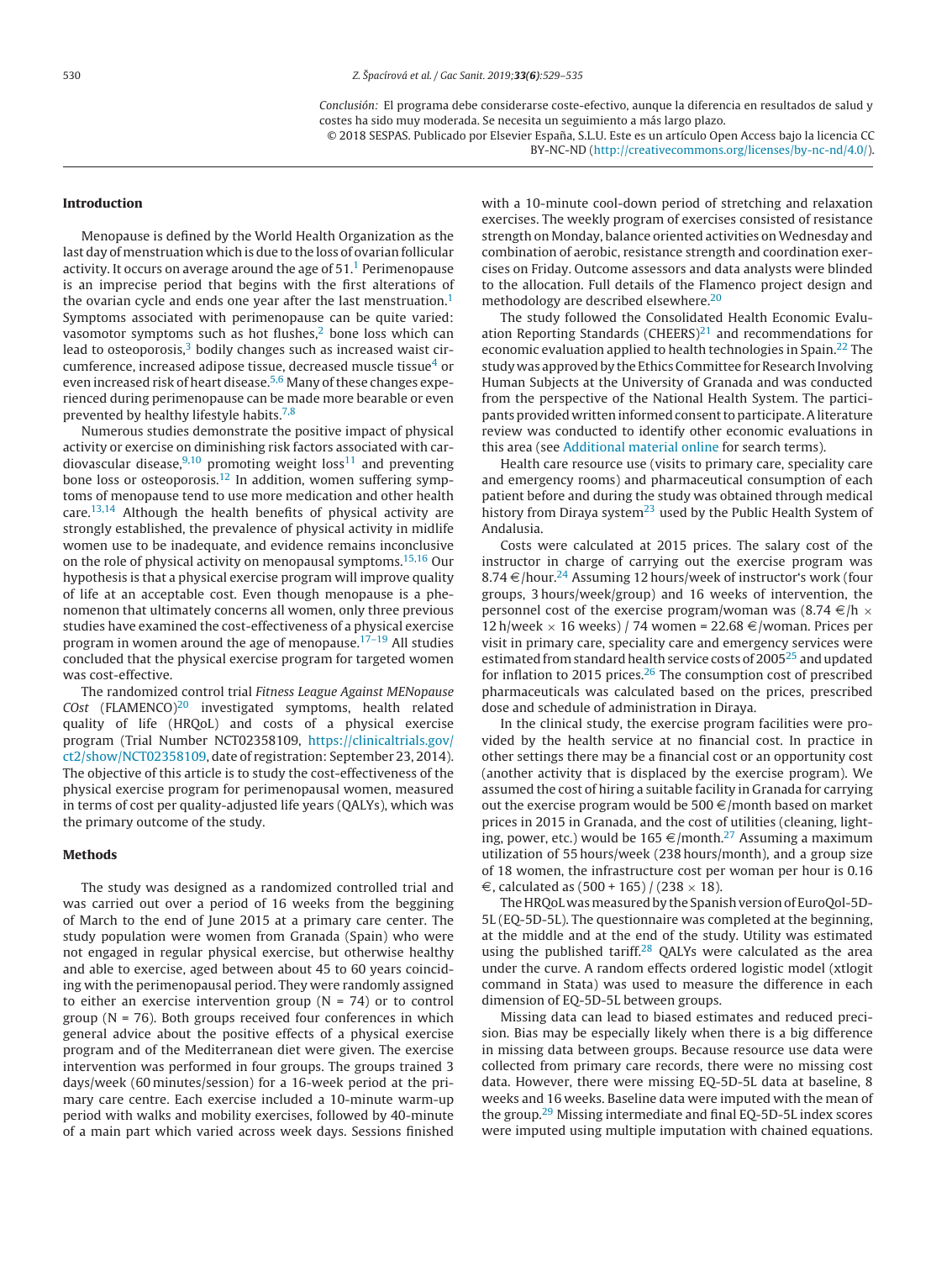The multiple imputation missing data model included as predictive variables EQ-5D-5L indices at baseline and follow-up, costs and age. First, the missing data were imputed under the missing at random (MAR) assumption. This was the main analysis (base-case). Second, complete case analysis was performed which would correspond to a scenario where women who completed all follow-up can be considered fully representative of all the women who initially agreed to participate. This assumes data are missing completely at random (MCAR). The third scenario considered what might occur if data were missing not at random (MNAR or informative missingness). In this paper, a simple pattern mixture model was implemented, following the approach recommended in Faria et al. $^{29}$  For example, the MNAR model allows for the possibility that the probability of attending follow-up was related (either positively or negatively) to the health of the women at that time. The imputed EQ-5D-5L of the women who did not return a questionnaire at 4 months were modified in 1% variations above (below) the value predicted by MAR. This corresponded to a scenario where women that fail to attend the exercise program were more (less) healthy than average. The aim was to search for the threshold increment in EQ-5D-5L above the value predicted by MAR which changed the decision at the commonly-used willingness-to-pay (22,000  $\in$  /QALY).<sup>[30](#page-6-0)</sup>

Incremental cost and QALYs were calculated using bivariate regression (sureg command in Stata). QALYs were adjusted for baseline EQ-5D-5L $31$  to account for differences between groups at baseline. Coefficients were combined across the multiple imputed dataset using Rubin's rules.<sup>29</sup> The probability that the intervention was cost-effective was calculated assuming the data were bivariate normal distributed.<sup>[32](#page-6-0)</sup> The analyses were performed using STATA 14.

To assess the robustness of the results additional sensitivity analysis was performed, alongside the missing data models described above. The first model, the main analysis, uses multiple imputation assuming missing data are MAR and includes infrastructure costs. In the second model we removed the infrastructure cost. In the third model (complete case) we removed all the women who did not return a HRQoL questionnaire (assuming missing data are MCAR). The fourth model excludes the infrastructure costs and also all those women who did not return the questionnaire. Fifth, the assumption that missing data are MNAR was used to find the threshold of improvement in non-attending women's health that makes the model not cost-effective.

## **Results**

Of the 150 women who participated in the study, 76 (51%) were in the control group and 74 (49%) were in the intervention group. No significant differences in baseline variables were found between groups (Table 1). [Figure](#page-3-0) 1 shows the Consort flow diagram.

The average total cost per woman was slightly higher in the intervention group than in the control group but the difference was not significant (167.80  $\in$  and 160.38  $\in$ , respectively; difference: 7.42; p = 0.8, 95% confidence interval [95%CI]: −47 to 62) ([Table](#page-3-0) 2). The intervention cost per person was  $30.36 \in (22.68 \in$  instructor and 7.68  $\in$  infrastructure), representing 18% of total costs in the intervention group, but this was partly compensated for by less use of healthcare services. Excluding the intervention cost, total direct costs were 16.7% lower in the intervention group than in the control group (137.45  $\in$  and 160.38  $\in$ , respectively; difference:  $-22.94$ ; p = 0.38; 95%CI: −75 to 29). However, differences were not statistically significant [\(Table](#page-3-0) 2).

Supplementary Table I online contains the responses to the various items of EQ-5D-5L for each group. The unadjusted utility was higher in the intervention group than in the control group at the end of the study ([Supplementary](#page-6-0) [Table](#page-6-0) [II](#page-6-0) [online\).](#page-6-0) However, there were small differences in EQ-5D-5L score between groups baseline. Although these were not statistically significant, these differences can affect the results of a cost-effectiveness analysis because

#### **Table 1**

Baseline characteristics of intervention and control groups.

|                                                                | Intervention group<br>$(N = 74)$ | Control group<br>$(N = 76)$ | p                 |
|----------------------------------------------------------------|----------------------------------|-----------------------------|-------------------|
| Age, years (mean, SE)                                          | 54.0 (0.52)                      | 53.22 (0.88)                | 0.45 <sup>a</sup> |
| Education                                                      |                                  |                             | 0.99 <sup>c</sup> |
| No education (frequency, %)                                    | 2(2.74)                          | 2(2.63)                     |                   |
| Primary (frequency, %)                                         | 18 (24.66)                       | 21(27.63)                   |                   |
| Secondary (frequency, %)                                       | 16(21.92)                        | 15 (19.74)                  |                   |
| Professional experience (frequency, %)                         | 12 (16.44)                       | 14 (18.42)                  |                   |
| Bachelor (frequency, %)                                        | 15(20.55)                        | 13(17.11)                   |                   |
| Master (frequency, %)                                          | 10(13.70)                        | 11 (14.47)                  |                   |
| Regular or occasional smoker                                   |                                  |                             | 0.16 <sup>c</sup> |
| Daily smoker (frequency, %)                                    | 12(16.67)                        | 16(21.62)                   |                   |
| Occasional smoker (frequency, %)                               | 7(9.72)                          | 2(2.7)                      |                   |
| Former smoker (frequency, %)                                   | 38 (52.78)                       | 33 (44.59)                  |                   |
| Never have smoked (frequency, %)                               | 15(20.83)                        | 23 (31.08)                  |                   |
| Civil status                                                   |                                  |                             | 0.33 <sup>c</sup> |
| Married (frequency, %)                                         | 50 (68.49)                       | 56 (73.68)                  |                   |
| Single (frequency, %)                                          | 10(13.70)                        | 7(9.21)                     |                   |
| Separated (frequency, %)                                       | 7(9.59)                          | 3(3.95)                     |                   |
| Divorced (frequency, %)                                        | 4(5.48)                          | 9(11.84)                    |                   |
| Widow (frequency, %)                                           | 2(2.74)                          | 1(1.32)                     |                   |
| Employment (frequency, %)                                      | 36 (49.32)                       | 44 (59.46)                  | 0.19 <sup>c</sup> |
| Children (mean, SE)                                            | 1.95(0.12)                       | 1.99(0.11)                  | 0.80 <sup>a</sup> |
| Use of health-care services in the previous 8 weeks (mean, SE) |                                  |                             |                   |
| Visits to a primary care                                       | 0.93(0.13)                       | 0.70(0.12)                  | 0.17 <sup>a</sup> |
| Visits to a specialist                                         | 0.25(0.07)                       | 0.19(0.05)                  | 0.50 <sup>a</sup> |
| Visits to an emergency                                         | 0.07(0.03)                       | 0.04(0.02)                  | 0.54 <sup>a</sup> |
| Medication cost in previous 8 weeks (median, IQR) ( $\in$ )    | 8.70 (22.86)                     | 7.58 (21.73)                | 0.92 <sup>b</sup> |
| EQ-5D-5L index score (between 0 and 1) (mean, SE)              | 0.839(0.02)                      | 0.854(0.01)                 | 0.53 <sup>b</sup> |

EQ-5D-5L: EuroQol-5D-5L; IQR: interquartile range; SE: standard error.

<sup>a</sup> t-test.

<sup>b</sup> U-test.

<sup>c</sup> Fisher's exact test.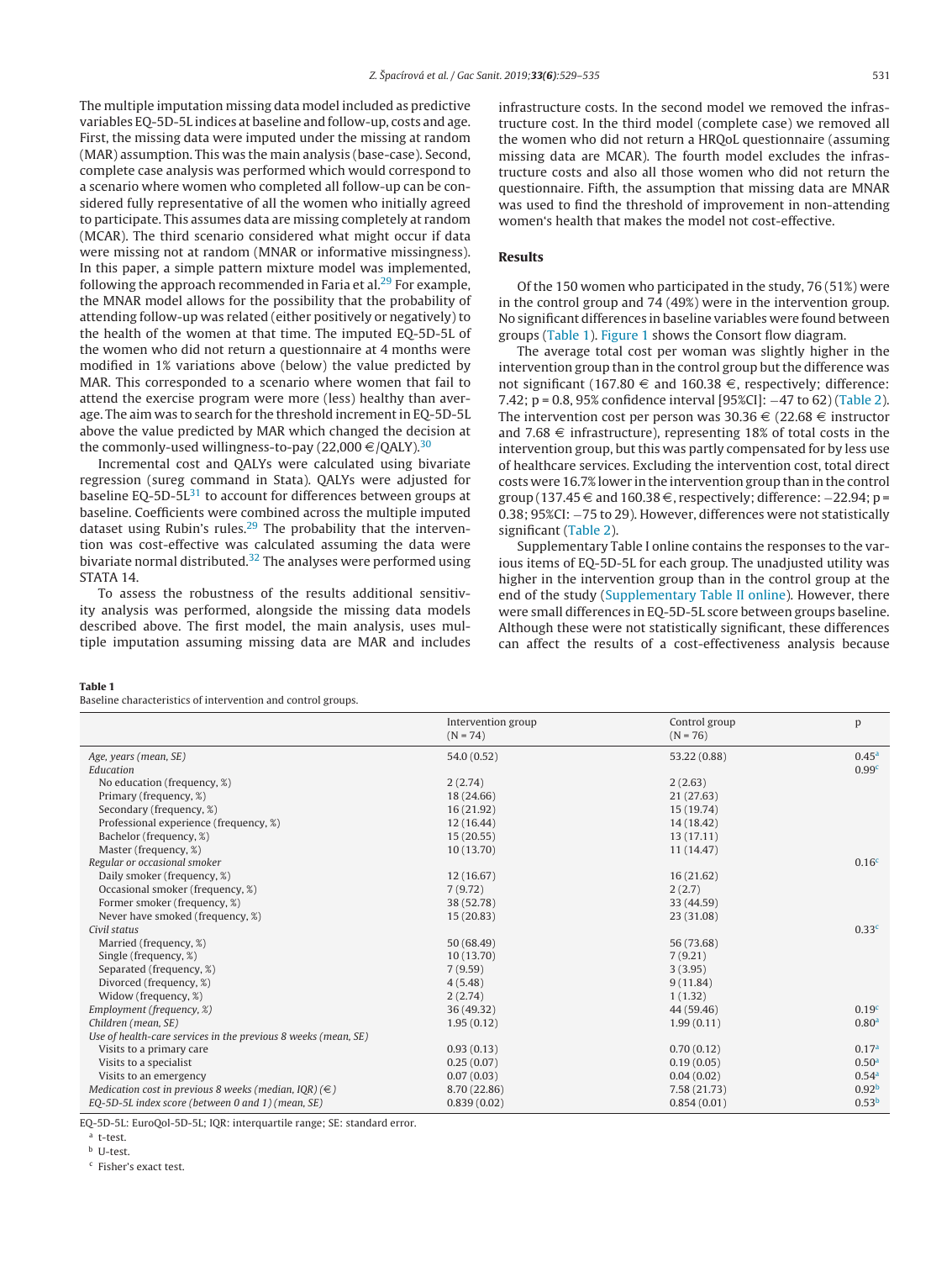<span id="page-3-0"></span>

**Figure 1.** Flowchart of patient recruitment.

#### **Table 2**

Costs of intervention group and control group.

|                                                           | Unit<br>cost<br>$(\in)$ | Resource use   |             |                |         |       |       | Mean cost/person |                  |                             |                             |                         |                       | Total costs/person |                         |                             |        |                          |                |         |  |          |       |                  |  |                        |                  |  |                        |                   |  |                        |                   |  |                        |
|-----------------------------------------------------------|-------------------------|----------------|-------------|----------------|---------|-------|-------|------------------|------------------|-----------------------------|-----------------------------|-------------------------|-----------------------|--------------------|-------------------------|-----------------------------|--------|--------------------------|----------------|---------|--|----------|-------|------------------|--|------------------------|------------------|--|------------------------|-------------------|--|------------------------|-------------------|--|------------------------|
|                                                           |                         | $8-0$          |             | weeks weeks    |         |       |       |                  |                  |                             |                             |                         |                       |                    |                         |                             |        |                          |                | $0 - 8$ |  | $8 - 16$ | weeks | $8 - 0$<br>weeks |  | Diff. mean<br>cost per | $0 - 8$<br>weeks |  | Diff. mean<br>cost per | $8 - 16$<br>weeks |  | Diff. mean<br>cost per | $0 - 16$<br>weeks |  | Diff. mean<br>cost per |
|                                                           |                         | $C \quad I$    |             | $\mathsf{C}$   |         | $C$ I |       | $\mathsf{C}$     |                  | person $(\in)$              | $\mathcal{C}_{\mathcal{C}}$ |                         | person $(\in)$        | C                  |                         | person $(\in)$              | Ċ      |                          | person $(\in)$ |         |  |          |       |                  |  |                        |                  |  |                        |                   |  |                        |                   |  |                        |
| Primary care (visits)<br>(number of<br>patients $>0$ )    | 21.62 71 52 60 59       |                |             |                |         |       | 51 39 |                  |                  | $20.20$ 15.19 $-5.01$       |                             | 17.07 17.24 0.17        |                       |                    | $14.51$ $11.39$ $-3.11$ |                             | 31.58  | 28.63                    | $-2.94$        |         |  |          |       |                  |  |                        |                  |  |                        |                   |  |                        |                   |  |                        |
|                                                           |                         |                | 44 34 35 30 |                |         |       | 33 27 |                  |                  |                             |                             |                         |                       |                    |                         |                             |        |                          |                |         |  |          |       |                  |  |                        |                  |  |                        |                   |  |                        |                   |  |                        |
| Specialist (visits)<br>(number of<br>patients $>0$ )      | 62.74 19 14 33 22       |                |             |                |         |       | 33 24 |                  |                  | $15.69$ $11.87$ $-3.82$     |                             |                         | $27.24$ 18.65 $-8.59$ |                    | $27.24$ 20.35 -6.89     |                             | 54.48  | 39.00                    | $-15.48$       |         |  |          |       |                  |  |                        |                  |  |                        |                   |  |                        |                   |  |                        |
|                                                           |                         | 13             |             | 12 22 15       |         |       | 25 17 |                  |                  |                             |                             |                         |                       |                    |                         |                             |        |                          |                |         |  |          |       |                  |  |                        |                  |  |                        |                   |  |                        |                   |  |                        |
| Emergency rooms<br>(visits) (number<br>of patients $>0$ ) | 59.58 5                 |                | 3           | $\overline{7}$ | 7       | 14 6  |       | 3.92             | 2.42             | $-1.50$                     | 5.49                        | 5.64                    | 0.15                  | 10.98 4.83         |                         | $-6.14$                     | 16.47  | 10.47                    | $-6.00$        |         |  |          |       |                  |  |                        |                  |  |                        |                   |  |                        |                   |  |                        |
|                                                           |                         | $\overline{4}$ | 3           | 7              | 6       | 12 5  |       |                  |                  |                             |                             |                         |                       |                    |                         |                             |        |                          |                |         |  |          |       |                  |  |                        |                  |  |                        |                   |  |                        |                   |  |                        |
| Medicine                                                  |                         |                |             |                |         |       |       |                  | 18.59 27.50 8.90 |                             |                             | 26.52 29.02 2.49        |                       |                    | $31.34$ $30.33$ $-1.01$ |                             | 57.86  | 59.35                    | 1.49           |         |  |          |       |                  |  |                        |                  |  |                        |                   |  |                        |                   |  |                        |
| Total costs                                               |                         |                |             |                |         |       |       |                  |                  | $58.40$ $56.98$ $-1.42$     |                             |                         | 76.32 70.55 -5.77     |                    |                         | 84.07 66.90 -17.17          |        | 160.38 137.45            | $-22.94^e$     |         |  |          |       |                  |  |                        |                  |  |                        |                   |  |                        |                   |  |                        |
| Costs of the<br>intervention                              |                         |                |             |                |         |       |       |                  |                  |                             |                             |                         |                       |                    |                         |                             |        |                          |                |         |  |          |       |                  |  |                        |                  |  |                        |                   |  |                        |                   |  |                        |
| Instructor                                                | 8.74                    | $\Omega$       | $\Omega$    | $\Omega$       | $96h$ 0 |       |       | 96 h 0.00        | 0.00             |                             | 0.00                        | 11.34                   |                       | 0.00               | 11.34                   |                             | 0.00   | 22.68                    |                |         |  |          |       |                  |  |                        |                  |  |                        |                   |  |                        |                   |  |                        |
| Infrastructure                                            | 0.16                    | $\Omega$       | $\Omega$    | $\Omega$       | $24h$ 0 |       |       | 24 h 0.00        | 0.00             |                             | 0.00                        | 3.84                    |                       | 0.00               | 3.84                    |                             | 0.00   | 7.68                     |                |         |  |          |       |                  |  |                        |                  |  |                        |                   |  |                        |                   |  |                        |
| Total costs                                               |                         |                |             |                |         |       |       | 58.40            |                  | $56.98 - 1.42$ <sup>a</sup> | 76.32                       | 85.73 9.41 <sup>b</sup> |                       | 84.07              |                         | $82.08 - 1.99$ <sup>c</sup> | 160.38 | 167.80 7.42 <sup>d</sup> |                |         |  |          |       |                  |  |                        |                  |  |                        |                   |  |                        |                   |  |                        |

C: control group ( $N = 76$ ); Diff.: difference; I: intervention group ( $N = 74$ ).

There may be differences in direct costs and in total costs as a result of rounding out.

Number of patients >0 refers to patients attending primary care, speciality care or emergency rooms.

8-0 weeks refers to eight weeks before the start of the study.

All p-values were calculated by bootstrap method.

 $p = 0.57$ .

 $c$  p = 0.90.

 $p = 0.80$ .

 $p = 0.38$ .

baseline EQ-5D-5L is an element of the calculation of QALYs. Once adjusted for the difference that existed between the two groups at baseline,<sup>31</sup> and imputing for missing data, the difference in QALYs was 0.002 (p = 0.66; 95%CI: −0.005 to 0.009). The incremental cost-effectiveness ratio (ICER) was  $4,686 \in$  /QALY ([Table](#page-4-0) 3).

The sensitivity analysis are shown in [Table](#page-4-0) 3. In model 2, the total mean costs in the intervention group were lower and delivered an improvement in health, so that the physical exercise program is said to "dominate" usual care. The results of the first two models were different, due to the small difference in QALYs between the two

 $p = 0.90$ .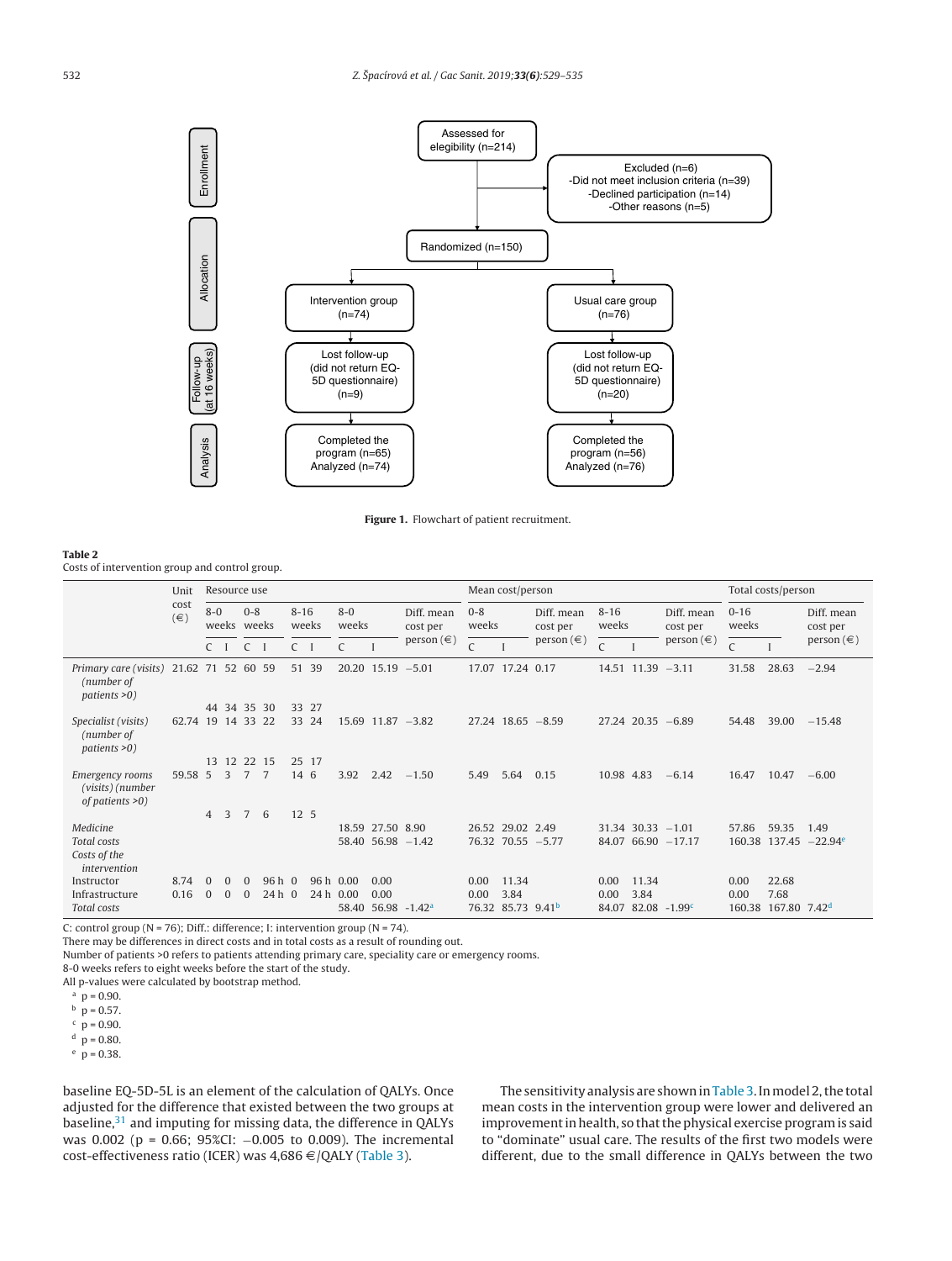#### <span id="page-4-0"></span>**Table 3**

Sensitivity analysis.

| Model                                                            | Costs<br>Intervention | Control | Difference | <b>OALYs</b><br>Intervention | Control | Difference            | <b>ICER</b> <sup>a</sup> |
|------------------------------------------------------------------|-----------------------|---------|------------|------------------------------|---------|-----------------------|--------------------------|
| 1. Multiple imputation model (base-case)                         | 167.80                | 160.38  | 7.42       | 0.2295                       | 0.2279  | $0.0016$ <sup>e</sup> | 4.686                    |
| 2. Multiple imputation without infrastructure costs <sup>b</sup> | 160.12                | 160.38  | $-0.26$    | 0.2295                       | 0.2279  | 0.0016                | Intervention dominates   |
| 3. Complete case analysis <sup>c</sup>                           | 153.15                | 168.53  | $-15.37$   | 0.2304                       | 0.2272  | 0.0032                | Intervention dominates   |
| 4. Complete case analysis without infrastructure costs           | 145.47                | 168.53  | $-23.05$   | 0.2304                       | 0.2272  | 0.0032                | Intervention dominates   |
| 5. Increased QALYs of all individuals with imputed               | 167.80                | 160.38  | 7.42       | 0.2300                       | 0.2293  | $0.0007$ <sup>e</sup> | 10.748                   |
| utilities by 2% <sup>d</sup>                                     |                       |         |            |                              |         |                       |                          |

ICER: incremental cost-effectiveness ratio; QALYs: quality adjusted life years.

<sup>a</sup> ICER is the result of dividing the difference between costs and QALYs, both without rounding out. In model 1 that is 7.416473/0.0015827, and in model 5 that is 7.416473/0.00069.

 $<sup>b</sup>$  Infrastucture costs refers to the cost of hiring a suitable facility and to the cost of utilities as cleaning, power, etc.</sup>

 $c$  Analysis of only those women who returned EuroQol-5D-5L questionnaire.

<sup>d</sup> This analysis was used to find the threshold of improvement in non-attending women's health that makes the model not cost-effective.

<sup>e</sup> p >0.05 corresponds to ordinary linear square regression model.

#### **Table 4**

Association of quality-adjusted life years and incremental-cost effectiveness ratio with non-attending women's health.

| Non-attending women's health at<br>16 weeks of follow-up | 96%          | 97%          | 98%         | 99%          | 100%         | 101%         | 102%         | 103%        | 104%         |
|----------------------------------------------------------|--------------|--------------|-------------|--------------|--------------|--------------|--------------|-------------|--------------|
| Difference in cost (mean, SD)                            | 7.42 (27.71) | 7.42 (27.71) | 7.42(27.71) | 7.42 (27.71) | 7.42 (27.71) | 7.42 (27.71) | 7.42 (27.71) | 7.42(27.71) | 7.42 (27.71) |
| Difference in QALYs (mean, SD)                           | 0.0034       | 0.0029       | 0.0025      | 0.0020       | 0.0016       | 0.0011       | 0.0007       | 0.0002      | $-0.0002a$   |
|                                                          | (0.0036)     | (0.0036)     | (0.0036)    | (0.0035)     | (0.0035)     | (0.0036)     | (0.0036)     | (0.0036)    | (0.0037)     |
| ICER $(\in$ /QALY)                                       | 2,202        | 2.538        | 2.996       | 3.655        | 4.686        | 6.526        | 10.748       | 30,438      | $-36.590$    |
|                                                          |              |              |             |              |              |              |              |             |              |

ICER: incremental cost-effectiveness ratio; QALYs: quality-adjusted life years; SD: standard deviation.

All differences in QALYs are rounded out.

a Dominated. QALYs in the intervention group are lower than QALYs in the control group.

groups. This means that a small change in costs had a large impact on the ICER. In models 3 and 4 the result was similar to model 2, i.e. the intervention was dominant (Table 3). Model 5 assumes a scenario where women might not attend follow-up for reasons related to their health on that day, that is, missing data were MNAR. It was found that the exercise program starts to be not cost-effective if the imputed EQ-5D-5L of the women who did not return a questionnaire at 4 months was 3% greater than the value predicted by MAR, that is, if it is assumed that women who did not attend were 3% more healthy than would be expected by their age, use of health services and other characteristics. Table 4 shows the results of the MNAR analysis.

The probability that the intervention was cost-effective in different scenarios and at different levels of willingness to pay is shown in [Figure](#page-5-0) 2. The probability of being cost-effective when the threshold is 25,000  $\in$  /QALY was 63% in model 1, 66% in model 2, 81% in model 3, 83% in model 4 and 54% in model 5.

## **Discussion**

The base case for this study found that the cost per QALY of a physical exercise program was  $4,686 \in /QALY$ . The mean QALYs over 16 weeks were 0.230 *vs.* 0.228 ( $p = 0.66$ ) and costs were 167.80  $\in$  vs. 160.38  $\in$  (p = 0.8) in the intervention and control group, respectively. There is no official cost per QALY threshold in Spain but some authors have recommended that interventions with an ICER 22,000-25,000  $\in$  /QALY should be accepted.<sup>30</sup>

The intervention cost per person was 30.36  $\in$ , but this was partly compensated for by less use of other healthcare services in the intervention group, especially in specialist visits. This supports results from other studies that physically active people tend to use less health-care services.<sup>33</sup> Unexpectedly, specialist visits increased from baseline in both groups, but considering the waiting list, the appointments could have been agreed even before the beginning of the study. That is, we cannot conclude that women's health worsened and for that reason they went more often to the specialist. Also unexpectedly, use of medication increased in control group from baseline. Healthcare can be very variable, so it is difficult to draw inferences.

Other studies have shown physical activity improves quality of life[.34,35](#page-6-0) The trial protocol considered for the power calculation that the clinically meaningful change in EQ-5D-5L index over 16 weeks should be 0.07 units.<sup>20</sup> The actual change in EQ-5D-5L in the intervention group between baseline and 16 weeks was 0.039 units, which is still substantial, but there was also a similar improvement in the control group. These improvements in health in the control group may be because the control group received more than usual care, as both groups underwent fitness testing at baseline and follow up, and received recommendations on exercise and its benefits for the longevity, prevention and treatment of diseases, as well as the benefits of the Mediterranean diet. These costs were not taken into account for the calculation of total costs, because they were identical in both groups.

The current study is one of the few cost utility analyses of an exercise intervention program with perimenopausal women.What makes our study unique is that the exercise program was especially designed for perimenopausal women. One of the limitations of this study was that 20% of women did not complete questionnaires at the end of the study. However, this rate of withdrawal was allowed for in the sample size calculation[.20](#page-6-0) Resource use and costs were available for all participants from administrative data. Furthermore, we have taken account of missing quality of life data in the analyses using a published methodology.<sup>[29](#page-6-0)</sup> Results are generally robust to assumptions about missing data. The incremental cost-effectiveness ratio was less than 22,000  $\in$  /QALY in all scenarios tested in sensitivity analysis. Infrastructure costs are uncertain, but are not likely to influence the overall result. However, the decision is very sensitive to assumptions about the true values of the missing data. It appears not to be cost-effective under the scenario that women who did not attend follow-up were 3% more healthy than would be expected given their age and other characteristics. This result occurs because more women failed to attend followup in the control group than the exercise group. We should also consider that these women might not be fully representative of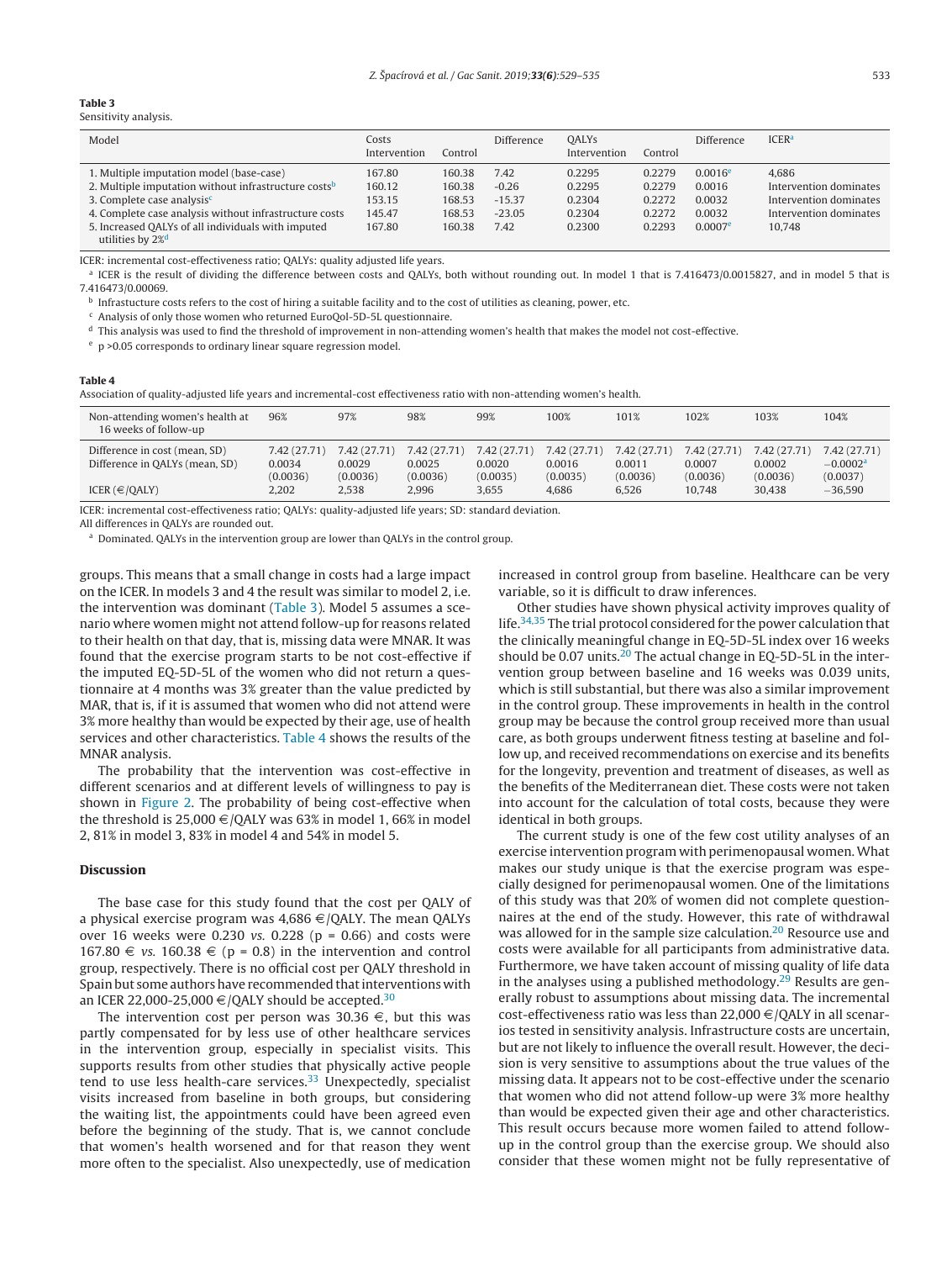<span id="page-5-0"></span>

the perimenopausal population, since women who practiced physical activity regularly were excluded from the study. Although the exercise program might be considered cost-effective on average, the difference in improvement in health between intervention and

control group is very small and statistically not significant. Three other studies have investigated the cost-effectiveness of an exercise program in perimenopausal women. Kolu et al.<sup>17</sup> evaluated a programin Finland where 151 women aged 40-63 years were divided into a control group and intervention group. The intervention group underwent a 6-month exercise program 4 times/week for 50 minutes. The mean difference in costs was 53  $\in$ . However, the study did not report the difference in QALYs over 6 months. Instead, they reported a crude projection, assuming that the difference in HRQoL at the end of the study would be maintained for the rest of the patient's expected life. Using this projection, the reported mean difference in QALYs over the patient's lifetime was 1.16, with an ICER of 46  $\in$  /QALY. However, this extrapolation seems highly optimistic and is therefore likely to be biased. The failure to report actual outcomes at 6 months means we cannot compare this result with our study.

Another study conducted in Cáceres, Spain, assessed the costeffectiveness of an exercise program where 106 women aged 60 years and older participated.<sup>[18](#page-6-0)</sup> The intervention group underwent a 6-month walking-based supervised exercise program with three 50-minute sessions/week. The control group received a recommendation of physical activity. The difference in cost was  $41 \in \{no\}$ p-value given) and the difference in QALYs at six months was 0.132 (95%CI: 0.104 to 0.286) therefore the ICER was 311  $\in$  /QALY gained. This is a much greater health benefit than found in our study. However, the study population is older and more unfit than our study and so results may not be generalizable.

Goranitis et al.<sup>19</sup> evaluated the cost-utility of an individual and a social version of an exercise intervention relative to a control group in West Midlands, United Kingdom, with 261 women aged between 48 and 57 years. Both intervention groups followed a 6 month course of moderate intensity aerobic exercise for 30 minutes

on at least 3 days/week. The difference found in QALY at 12 months of 0.013 (95%CI: −0.010 to 0.036)in exercise support versus control, and <sup>a</sup> very small difference in cost £<sup>18</sup> (95%CI: <sup>−</sup><sup>68</sup> to 105) might be considered a slightly greater health benefit than observed in our study, though still not statistically insignificant. No benefit was seen in the individual intervention group (without social support).

According to our findings, the program is cost-effective on average. However, the difference in health benefit of the intervention group compared to the control group at four months is small and statistically insignificant. Further studies in this area might consider whether a longer exercise program, or a program targeted at specific risk groups, or a program that reinforces social bonds within the group, might have more impact. The option of using another questionnaire to measure QALYs should be considered. Longer term follow up is also required.

#### **What is known about the topic?**

In perimenopausal women, the irregular menstrual periods can be accompanied by hot flashes, vaginal dryness, trouble sleeping, bodily changes, bone loss or even by a higher risk of heart disease. Despite the positive impact of physical activity in health and quality of life, the number of perimenopausal women exercising regularly is inadequate.

#### **What does this study add to the literature?**

After 16 weeks of specialized physical exercise program, the intervention group improved more than the control group, but the differences were not statistically significant. The cost of the program is relatively small. According to this study, policy makers should consider financing this exercise program. Further research should focus on longer follow-up and if a more targeted approach would offer better value-for-money.